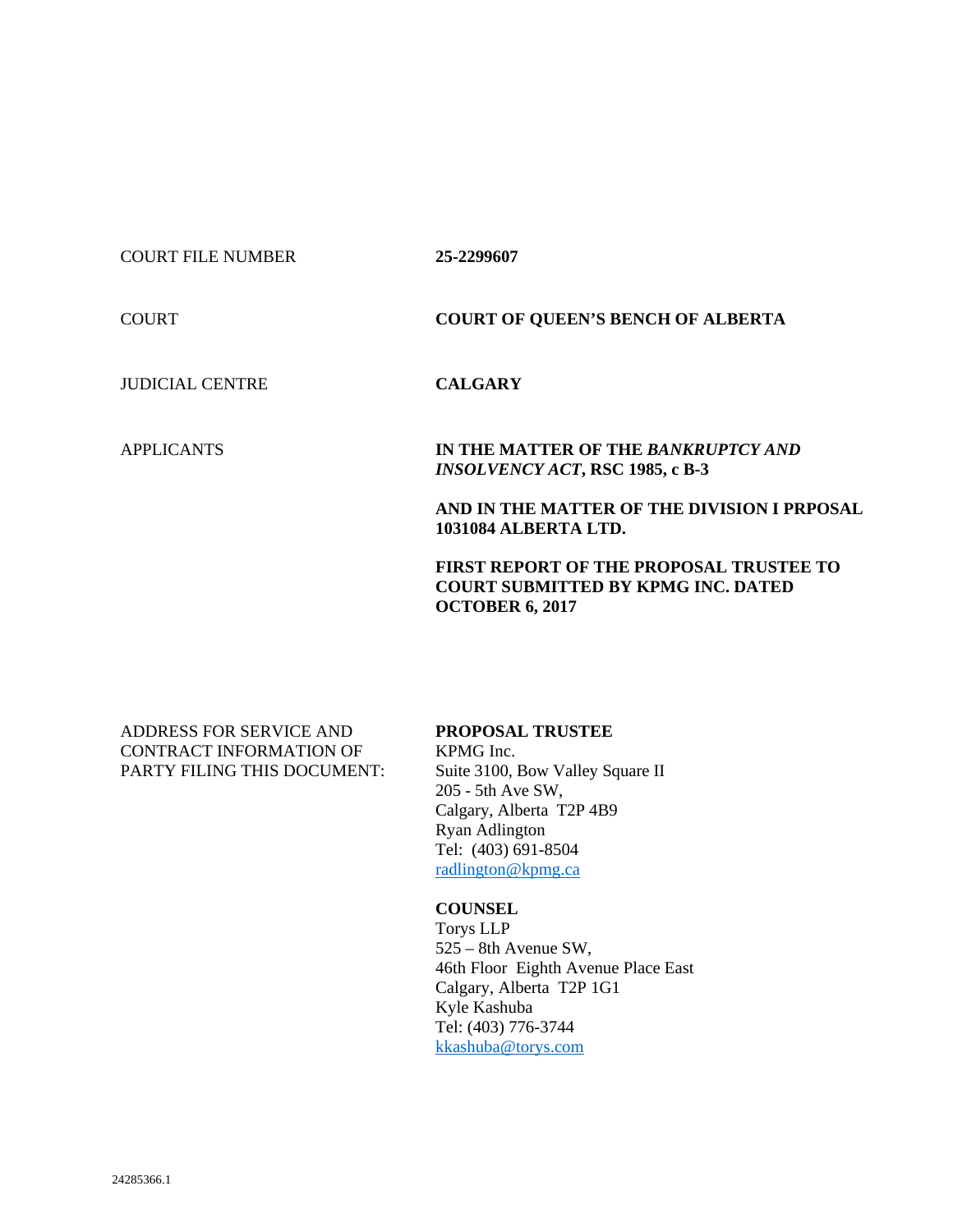## Page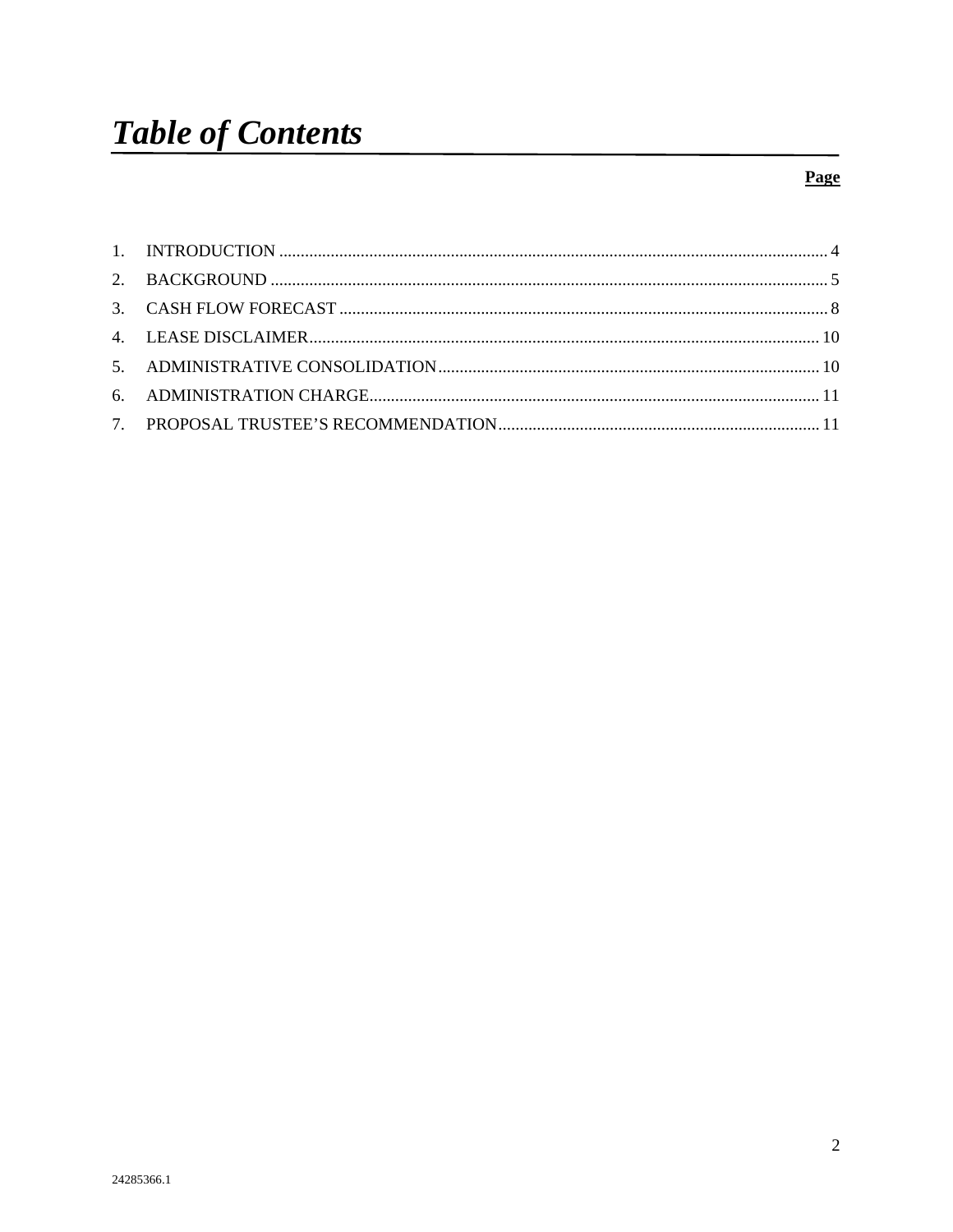*Listing of Appendices*

Appendix "A" - Cash Flow Statement

Appendix "B" - Management's Representation Letter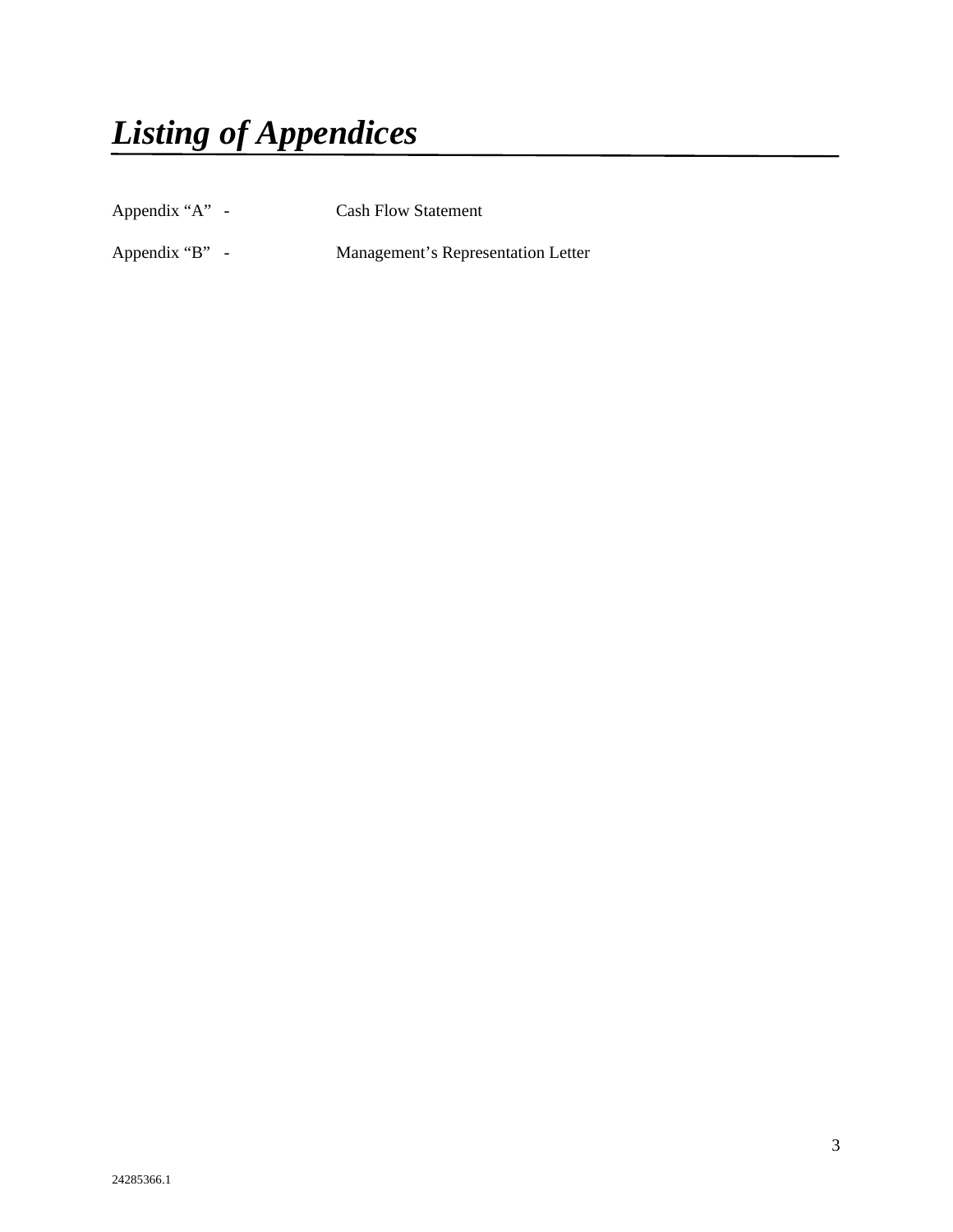## <span id="page-3-0"></span>*1. INTRODUCTION*

- $1.$ On October 2, 2017, 1031084 Alberta Ltd. ("**Alberta Co**") filed a Notice of Intention to Make a Proposal (the "**NOI**"), pursuant to Section 50.4(1) of the *Bankruptcy and Insolvency Act*, RSC 1985, c B-3 as amended (the "*BIA*"). On October 3, 2017, 623735 Saskatchewan Ltd. ("**Saskatchewan Co**", and collectively with Alberta Co, the "**Company**") filed an NOI pursuant to the same legislation (collectively with Alberta Co's NOI filing, the "**NOI Proceedings**"). KPMG Inc. ("**KPMG**") was appointed as proposal trustee (the "**Proposal Trustee**") in the NOI Proceedings.
- 2. The NOI provides Alberta Co with a stay of proceedings until November 1, 2017 and a stay of proceedings for Saskatchewan Co until November 2, 2017 (the "**Initial Stay Period**").

## **Purposes of the Report**

- $\overline{3}$ . The purpose of the First Report of the Proposal Trustee (the "**First Report**" or this "**Report**") is to provide this Honourable Court with the Proposal Trustee's views on the following matters:
	- a) A summary of certain background information about the Company;
	- b) The objectives of the NOI Proceedings and the creditors of the Company;
	- c) The Company's statement of projected cash flow for the 13-week period from October 1, 2017 to December 30, 2017 (the "**Cash Flow Forecast**");
	- d) The Company's request for Administrative Consolidation of the estates of Alberta Co and Saskatchewan Co; and
	- e) The Company's request for the approval of an Administrative Charge as defined in Affidavit #1 of Danny Mysak (the "**Mysak Affidavit**").

## **Restrictions and Scope Limitation**

4. In preparing this First Report and making the comments herein, the Proposal Trustee has been provided with, and has relied upon certain unaudited, draft and/or internal financial information, Company records, Company prepared financial information and projections, discussions with management and employees of Alberta Co and Saskatchewan Co, doing business as Spareparts, and information from other third party sources (collectively, the "**Information**"). Except as described in this Report: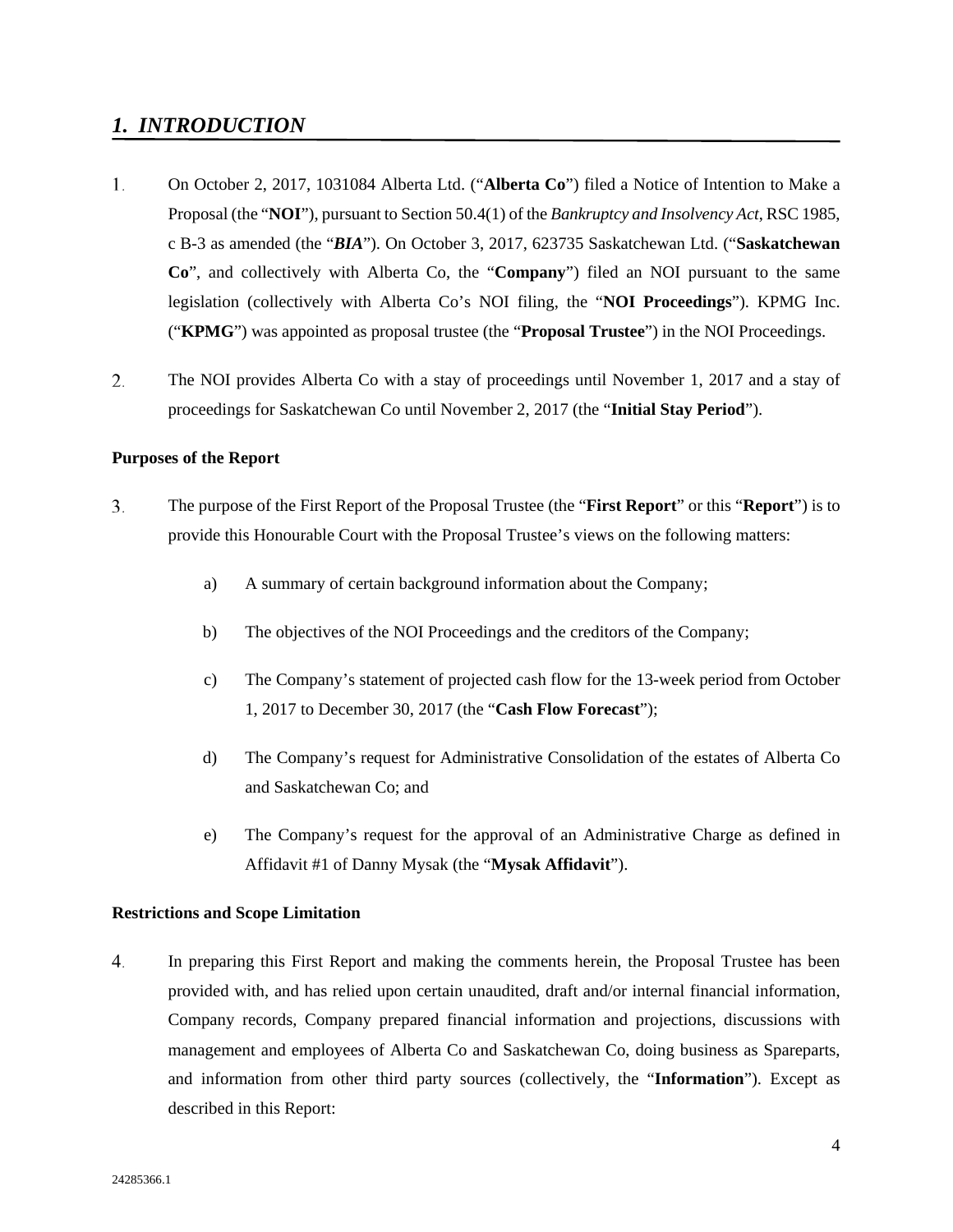- 5. The Proposal Trustee has reviewed the information for reasonableness, internal consistency and use in the context in which it was provided. The Proposal Trustee has not audited, reviewed or otherwise attempted to verify the accuracy or completeness of the Information in a manner that would wholly or partially comply with generally accepted assurance standards, and accordingly The Proposal Trustee expresses no opinion or other form of assurance in respect of the Information.
- 6. In view of the purpose of the First Report, some of the financial information herein may not comply with generally accepted accounting principles.
- 7. Some of the information referred to in this First Report consists of forecasts and projections, which were prepared based on management's estimates and assumptions. Such estimates and assumptions are, by their nature, not ascertainable and as a consequence no assurance can be provided regarding the forecasted or projected results. Indeed, the reader is cautioned that the actual results will likely vary from the forecasts or projections, even if the assumptions materialize, and the variations could be significant.
- 8. The Proposal Trustee has prepared this First Report in its capacity as a court appointed officer in support of the motion described in section 7 of this Report. The reader is cautioned that this Report may not be appropriate for any other purpose and consequently should not be used for any other purpose.
- 9. Unless otherwise stated, all monetary amounts noted herein are expressed in Canadian dollars.
- $10.$ Capitalized terms not otherwise defined herein are as defined in the Company's application materials, including the Mysak Affidavit filed in support of this application. The First Report should be read in conjunction with the Mysak Affidavit as certain information contained in the Mysak Affidavit has not been included herein to avoid unnecessary duplication.

## <span id="page-4-0"></span>*2. BACKGROUND*

 $11.$ Spareparts is a private sunglasses, watch, and accessories store with national presence (with 21 locations across Canada as at the dates of the filing of the NOI Proceedings). Of the 21 stores nationwide, 4 locations are operating under Saskatchewan Co and the remaining 17 stores are under Alberta Co. All of Spareparts' 21 store locations are leased.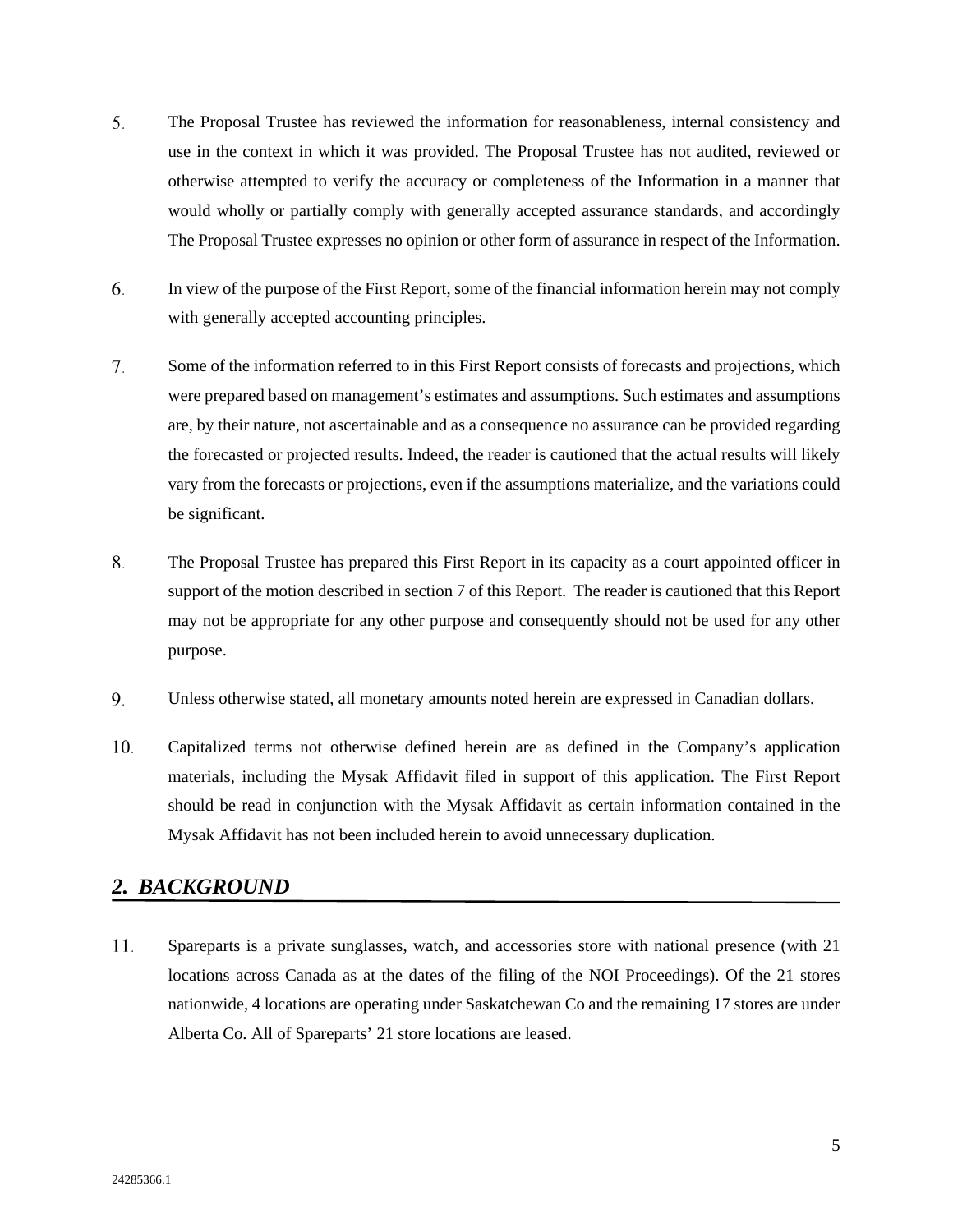- $12.$ While the Company's head office is located in a leased premises at 213 Avenue C S, Saskatoon, Saskatchewan, the locality of both Alberta Co and Saskatchewan Co, based on the analysis provided in the Mysak Affidavit, is Alberta.
- 13. Although there are two entities that were set up for the operations of Spareparts, the Company operates as a single, integrated economic unit.
- 14. As described in the Mysak Affidavit, the growing competition in the market and the general challenges in the retail marketplace have led the Company into challenges in its working capital management. The Company has defaulted on various financial and other covenants with their secured creditors, Royal Bank of Canada ("**RBC**") and BDC Capital Inc. ("**BDCC**"). Both RBC and BDCC have agreed to forbear from enforcing their rights and remedies, subject to certain terms and conditions, to permit the Company to pursue a restructuring.
- 15. On October 2, 2017 and October 3, 2017, respectively, Alberta Co and Saskatchewan Co each filed an NOI, to allow the Company to downsize its store footprint through disclaimers of certain leases at its underperforming stores, and to restructure its business, potentially through the completion of a Sales and Investment Solicitation Process (the "**SISP**").
- 16. The Company's business affairs, financial performance and position, as well as the causes of its insolvency, are detailed in the Mysak Affidavit and are hence not repeated in the First Report. The Proposal Trustee has reviewed the Mysak Affidavit, has discussed the same with Mr. Mysak, and is of the view that the Mysak Affidavit provides a fair summary thereof.

## **OBJECTIVES OF THE NOI PROCEEDINGS**

- 17. The primary objectives of the NOI Proceedings are to:
	- a) Ensure the on-going operations of the Company;
	- b) Restructure the Company's operations, including the proposed closure of the underperforming stores and lease disclaimers in respect thereof;
	- c) Restructure the debts of the Company to ensure the Company has adequate working capital to continue its operations; and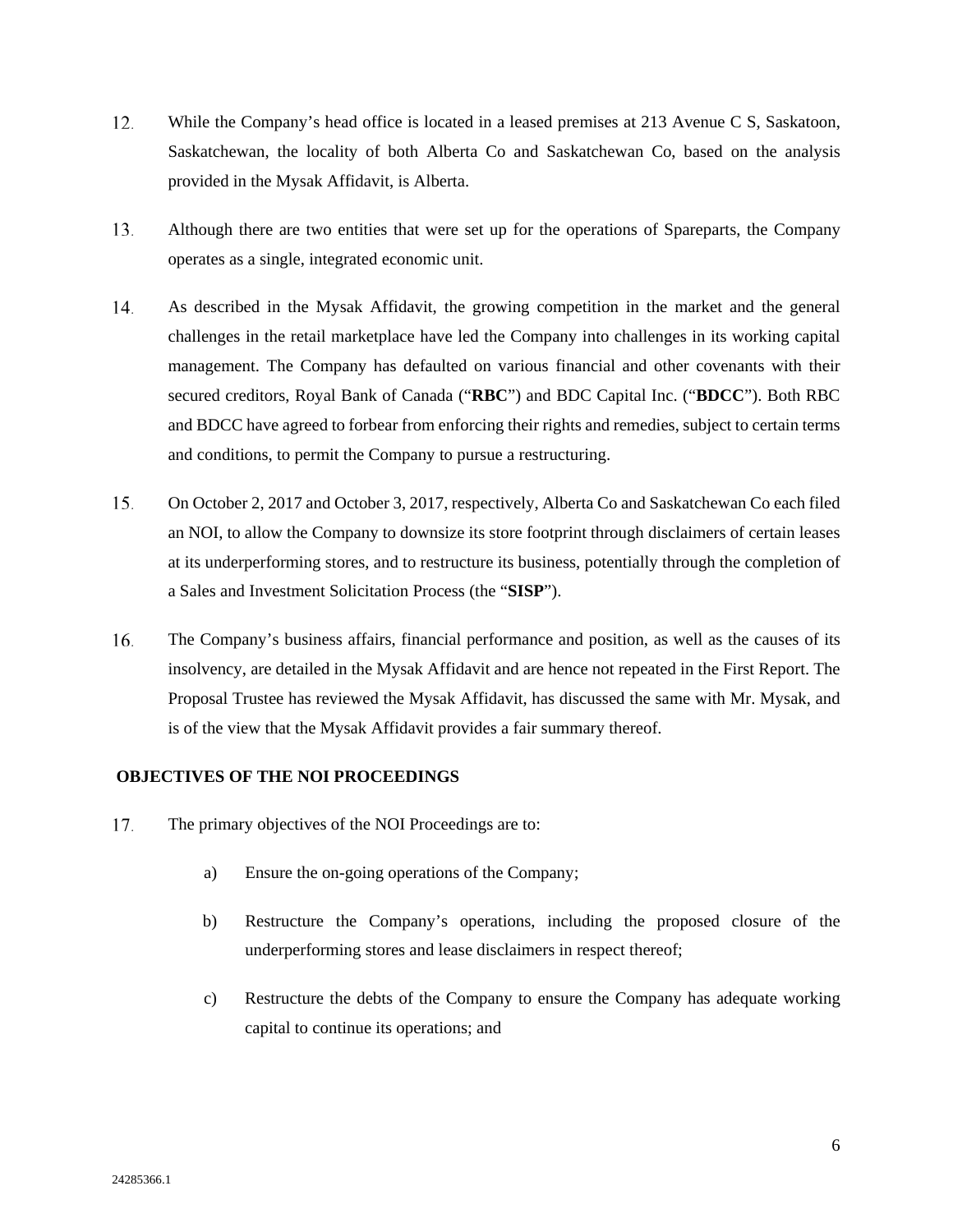d) Complete a transaction arising from a SISP to be proposed and approved by this Honourable Court. It is anticipated that the proposed SISP will contemplate a stalking horse credit bid by a party related to the Company.

### **CREDITORS**

#### Secured creditors

- 18. The Proposal Trustee understands the following:
	- a) The Company entered into a secured revolving operating loan (the "**Operating Loan**") and several non-revolving term loans (the "**Non-Revolving Loans**") with RBC in October 2016 (the "**RBC Facilities**"), whereby RBC has provided the Operating Loan and a Non-Revolving Loan to Saskatchewan Co and 11 Non-Revolving Loans to Alberta Co. The Operating Loan is used to support daily working capital requirements for both Saskatchewan Co and Alberta Co.
	- b) The outstanding loan balance, as at October 2, 2017, was approximately \$3.92 million.
	- c) The RBC Facilities are secured by a first charge over all the assets of Saskatchewan Co, Alberta Co and 101268550 Saskatchewan Ltd. ("**101**", shareholder of Saskatchewan Co and owned by Mrs. Terra Mysak), with cross-guarantees between Alberta Co and Saskatchewan Co, and additional guarantees from 101 and the ultimate owners, Mr. Danny Mysak and Mrs. Terra Mysak.
	- d) Alberta Co also entered into a financing agreement with BDCC (a wholly owned subsidiary of BDC) on October 4, 2016 (the "**BDCC Facility**"). The BDCC Facility was for the purpose of tenant leasehold improvements in 2016 and 2017, working capital growth, and replenishment of working capital. The outstanding loan balance for the BDCC Facility, as at October 2, 2017, was approximately \$960,000.
	- e) The BDCC Facility is secured by a general security agreement over all the assets of Saskatchewan Co, Alberta Co and 101, with cross-guarantees between the two primary entities and additional guarantees from 101 and the owners.
	- f) According to the personal property registry searches conducted in respect of the two primary companies, other secured creditors include Steelcase Financial Services Ltd. (for Saskatchewan Co and Alberta Co) and Element Financial Corporation (for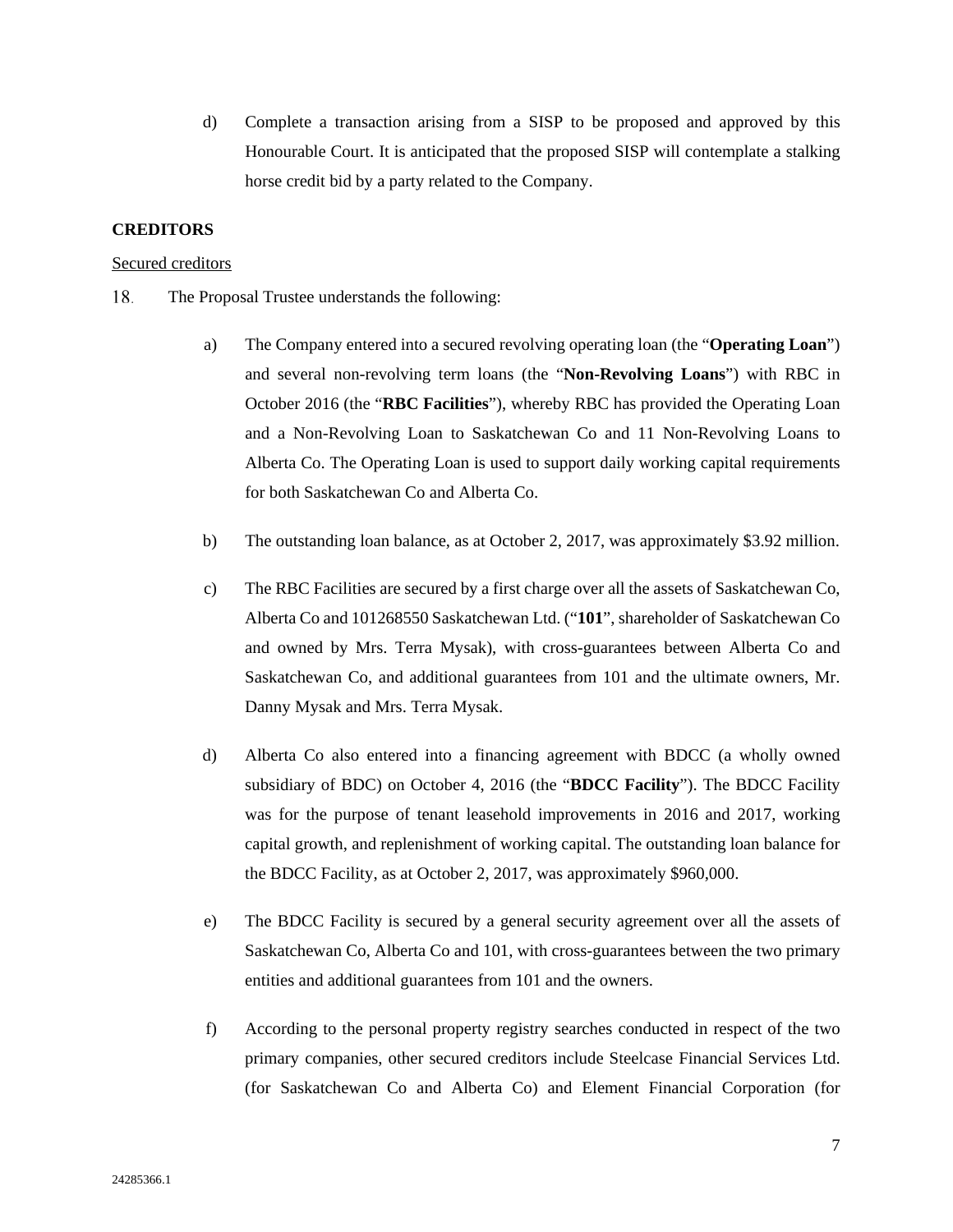Saskatchewan Co). Management advised that these registrations were related to the various equipment leased by the Company.

## Unsecured creditors

19. According to the Company's books and records, as at October 2, 2017, Management estimates that accrued and unpaid unsecured obligations totalled approximately \$2,243,154.08, which consists of \$2,243,154 in trade payables, \$123,879 in professional fees and \$1,180,048 in tenant leasehold improvements payables.

# <span id="page-7-0"></span>*3. CASH FLOW FORECAST*

20. The Company, with the assistance of the Proposal Trustee, has prepared a cash flow forecast of its receipts and disbursements for the period from October 1, 2017 to December 30, 2017. The detailed Cash Flow Forecast is attached as Appendix "A" to this Report and is summarized below:

| 1031084 ALBERTA LTD, and 623735 SASKATCHEWAN LTD.                        |           |  |  |  |  |  |  |  |
|--------------------------------------------------------------------------|-----------|--|--|--|--|--|--|--|
| <b>Consolidated 13-week Cash Flow Forecast</b>                           |           |  |  |  |  |  |  |  |
| For the period October 1 to December 30, 2017                            |           |  |  |  |  |  |  |  |
| \$' unaudited                                                            | 13 Weeks  |  |  |  |  |  |  |  |
| <b>Receipts</b>                                                          |           |  |  |  |  |  |  |  |
| <b>Sales</b>                                                             | 5,623,318 |  |  |  |  |  |  |  |
| Sales tax collected                                                      | 607,318   |  |  |  |  |  |  |  |
| <b>Total receipts</b>                                                    | 6,230,637 |  |  |  |  |  |  |  |
| <b>Disbursements</b>                                                     |           |  |  |  |  |  |  |  |
| Occupation costs                                                         | 1,026,603 |  |  |  |  |  |  |  |
| Salaries, wages and benefits                                             | 810,385   |  |  |  |  |  |  |  |
| Inventory payments                                                       | 2,620,000 |  |  |  |  |  |  |  |
| Source deductions and WCB                                                | 252,403   |  |  |  |  |  |  |  |
| Tax remittances                                                          | 67,657    |  |  |  |  |  |  |  |
| <b>Bank charges</b>                                                      | 47,447    |  |  |  |  |  |  |  |
| Insurance                                                                | 4,540     |  |  |  |  |  |  |  |
| Telephone and utilities                                                  | 18,534    |  |  |  |  |  |  |  |
| Overhead costs                                                           | 37,217    |  |  |  |  |  |  |  |
| Marketing expenses                                                       | 28,117    |  |  |  |  |  |  |  |
| Webshop costs                                                            | 9.750     |  |  |  |  |  |  |  |
| Contingency                                                              | 65,000    |  |  |  |  |  |  |  |
| <b>Total disbursements</b>                                               | 4,987,651 |  |  |  |  |  |  |  |
| Net cash flow before professional fees and payments to secured creditors | 1,242,986 |  |  |  |  |  |  |  |
| Professional fees                                                        | 235,000   |  |  |  |  |  |  |  |
| Loan repayments - principal and interest                                 |           |  |  |  |  |  |  |  |
| Total professional fees and payments to secured creditors                | 235,000   |  |  |  |  |  |  |  |
| Net cash flow after professional fees and payments to secured creditors  |           |  |  |  |  |  |  |  |
| Opening balance                                                          | 939,723   |  |  |  |  |  |  |  |
| <b>Ending balance</b>                                                    |           |  |  |  |  |  |  |  |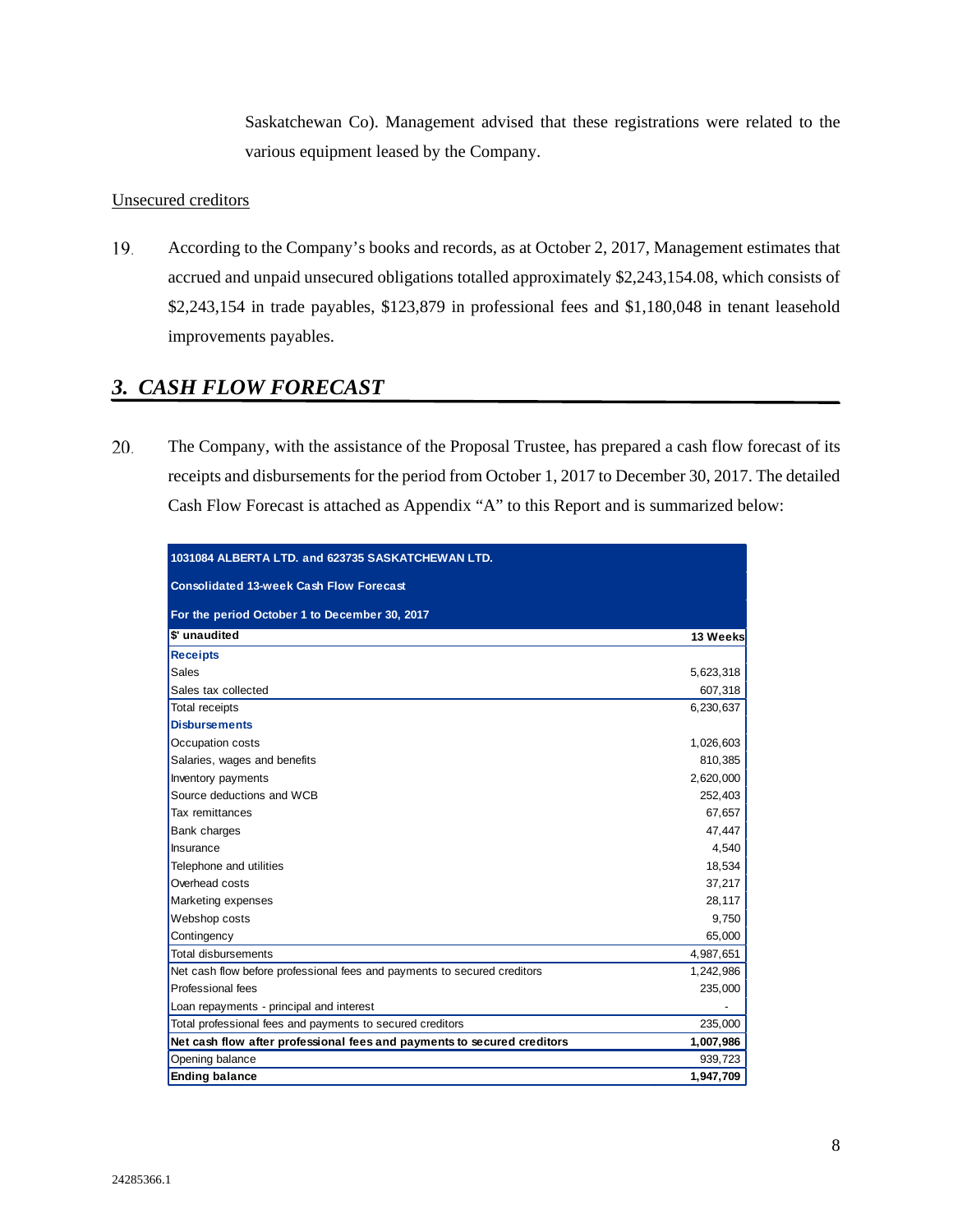- 21. The Cash Flow Forecast estimates that the Company will be generating approximately \$1 million during the period of projection.
- 22. The Proposal Trustee has reviewed the Cash Flow Forecast to the standard required by section 50.4(2) of the *BIA*. Section 50.4(2) requires the Proposal Trustee to review the debtor's cash flow statement as to its reasonableness and to file a report with the Office of the Superintendent of Bankruptcy on the Proposal Trustee's findings. The Canadian Association of Insolvency and Restructuring Professional's Standards of Professional Practice include a standard for proposal trustees fulfilling their statutory responsibilities under the *BIA* in respect of a proposal trustee's report on the Cash Flow Forecast.
- 23. Our review consisted of inquiries, analytical procedures and discussion related to information supplied to us by certain of the management and employees of the Company. Since hypothetical assumptions need not be supported, our procedures with respect to them were limited to evaluating whether they were consistent with the purpose of the Cash Flow Forecast. We have also reviewed the support provided by management of the company for the probable assumptions, and the preparation and presentation of the Cash Flow Forecast.
- 24. Based on our review, nothing has come to our attention that causes us to believe that, in all material respects:
	- a) the hypothetical assumptions are not consistent with the purpose of the cash-flow statement;
	- b) as at the date of this Report, the probable assumptions developed by management are not suitably supported and consistent with the plans of the Company or do not provide a reasonable basis for the cash-flow statement, given the hypothetical assumptions; or
	- c) the cash-flow statement does not reflect the probable and hypothetical assumptions.
- 25. Since the Cash Flow Forecast is based on assumptions regarding future events, actual results will vary from the information presented even if the hypothetical assumptions occur, and the variations may be material. Accordingly, we express no assurance as to whether the Cash Flow Forecast will be achieved.
- 26. The Cash Flow Forecast has been prepared solely for the purpose described on the face of the Cash Flow Forecast, and readers are cautioned that it may not be appropriate for other purposes.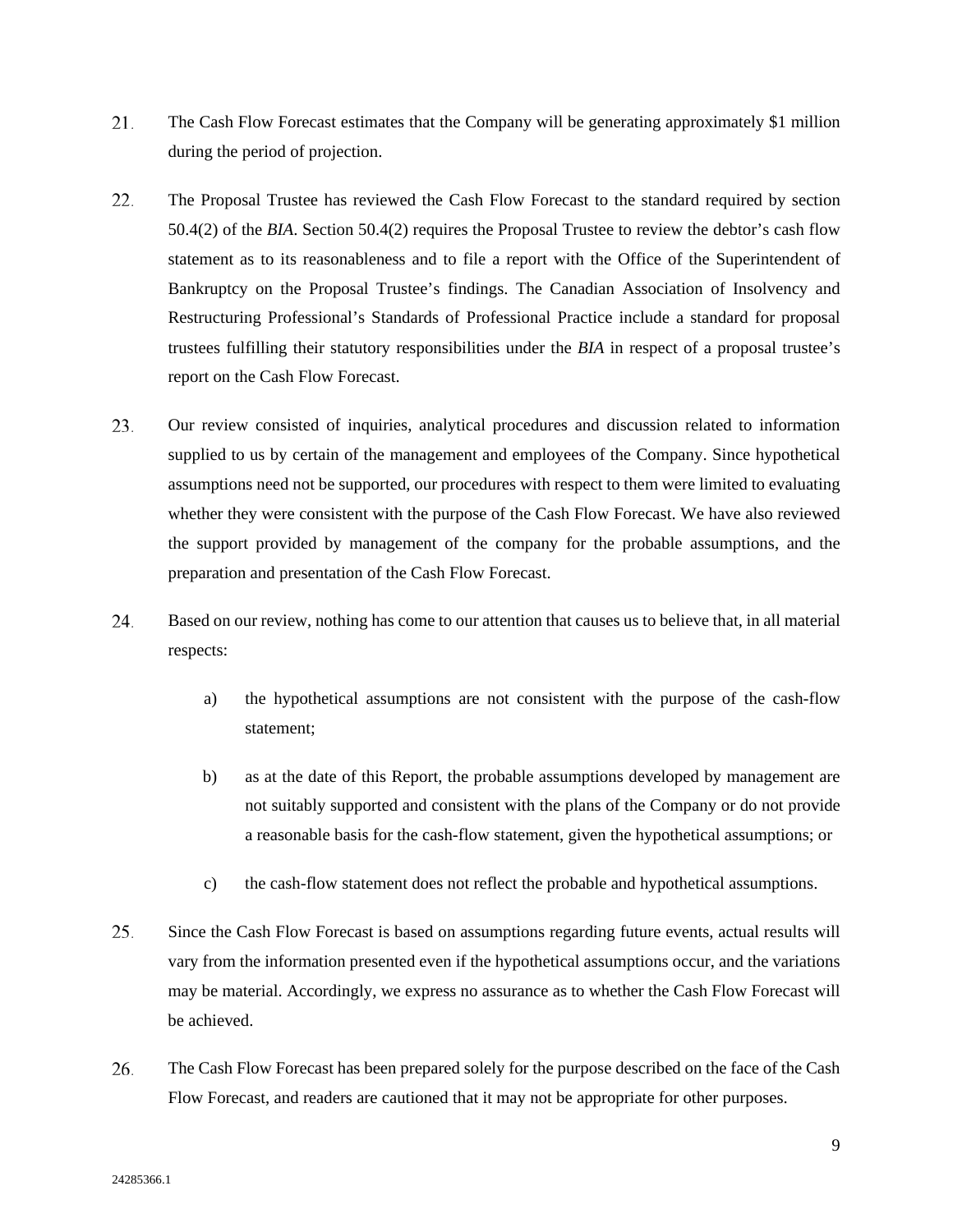27. Management's representation on the Company's Cash Flow Forecast is attached to this Report as Appendix "B". In its representations, the Company has indicated that the assumptions underlying the Cash Flow Forecast are appropriate in the circumstances.

## <span id="page-9-0"></span>*4. LEASE DISCLAIMER*

- 28. The Company, with the assistance of its advisors and in consultation with the Proposal Trustee, has concluded that a restructuring focusing on profitable stores, while vacating unprofitable locations, will maximize value for all stakeholders.
- 29. To date, Alberta Co, with the assistance of the Proposal Trustee, has identified seven stores that are to be closed (the "**Closing Stores**"). Management has disclaimed the leases at the Closing Stores as at October 2, 2017.
- $30.$ Management is in the process of redistributing all the inventory from the Closing Stores to the stores that will remain opened.
- $31.$ In addition to the Closing Stores, Saskatchewan Co has also disclaimed the two leases of the Company's warehouse on October 4, 2017.

## <span id="page-9-1"></span>*5. ADMINISTRATIVE CONSOLIDATION*

- 32. As noted in the Mysak Affidavit, Alberta Co and Saskatchewan Co operate as a single, integrated economic unit, and it will not be in the Company's interest to segregate the operations of each of the entity for the purpose of the NOI Proceedings.
- 33. The Proposal Trustee agrees that it would be in the best interest of the restructuring process and all stakeholders affected thereby if the estates are consolidated administratively for the purposes of efficiency and cost optimization.
- 34. The Proposal Trustee has reviewed the Mysak Affidavit and is also of the view that the analysis of the locality of the debtors provided in the Mysak Affidavit, stating that the locality of the Company is in Alberta, is a fair summary thereof.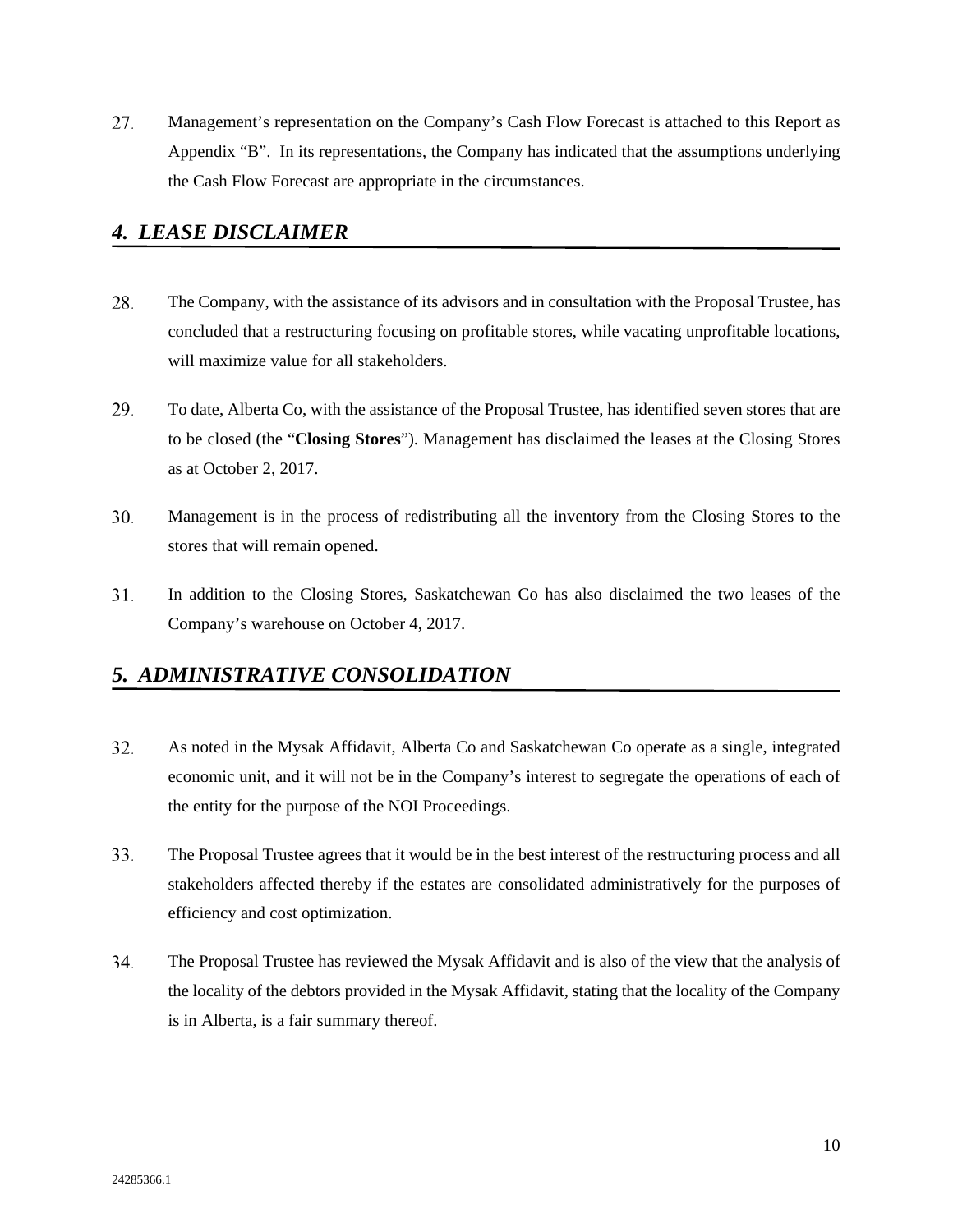- <span id="page-10-0"></span>35. The Company is seeking approval of an Administration Charge over all of the property, assets and undertakings of Alberta Co and Saskatchewan Co in priority to all other security interests, trusts, liens, charges and encumbrances, claims of secured creditors, statutory or otherwise, in an amount not to exceed \$300,000, in favour of the Proposal Trustee, Torys LLP and McCarthy Tétrault LLP's in order to secure payment of their respective reasonable fees and disbursements incurred at their standard rates and charges.
- 36. In the event that the Company does not file proposals or if the proposals filed are not approved by the Company's creditors or the Court, then Alberta Co and Saskatchewan Co will be deemed to have made assignments in bankruptcy. KPMG would be named Trustee in Bankruptcy and would have to comply with certain statutory duties. If the assets of the Company are fully encumbered by secured claims, then without the benefit of the Administration Charge, KPMG would be at risk of non-payment of its fees.
- 37. The secured creditors, most directly impacted by the proposed charge, either consent to or do not oppose the granting of the charge.

# <span id="page-10-1"></span>*7. PROPOSAL TRUSTEE'S RECOMMENDATION*

- Based on the foregoing, the Proposal Trustee respectfully recommends that this Honourable Court 38. issue an order:
	- a) Approving the transfer of the estate of Saskatchewan Co from Saskatchewan to Alberta and approving the Administrative Consolidation of Alberta Co and Saskatchewan Co; and
	- b) Approving the Administration Charge.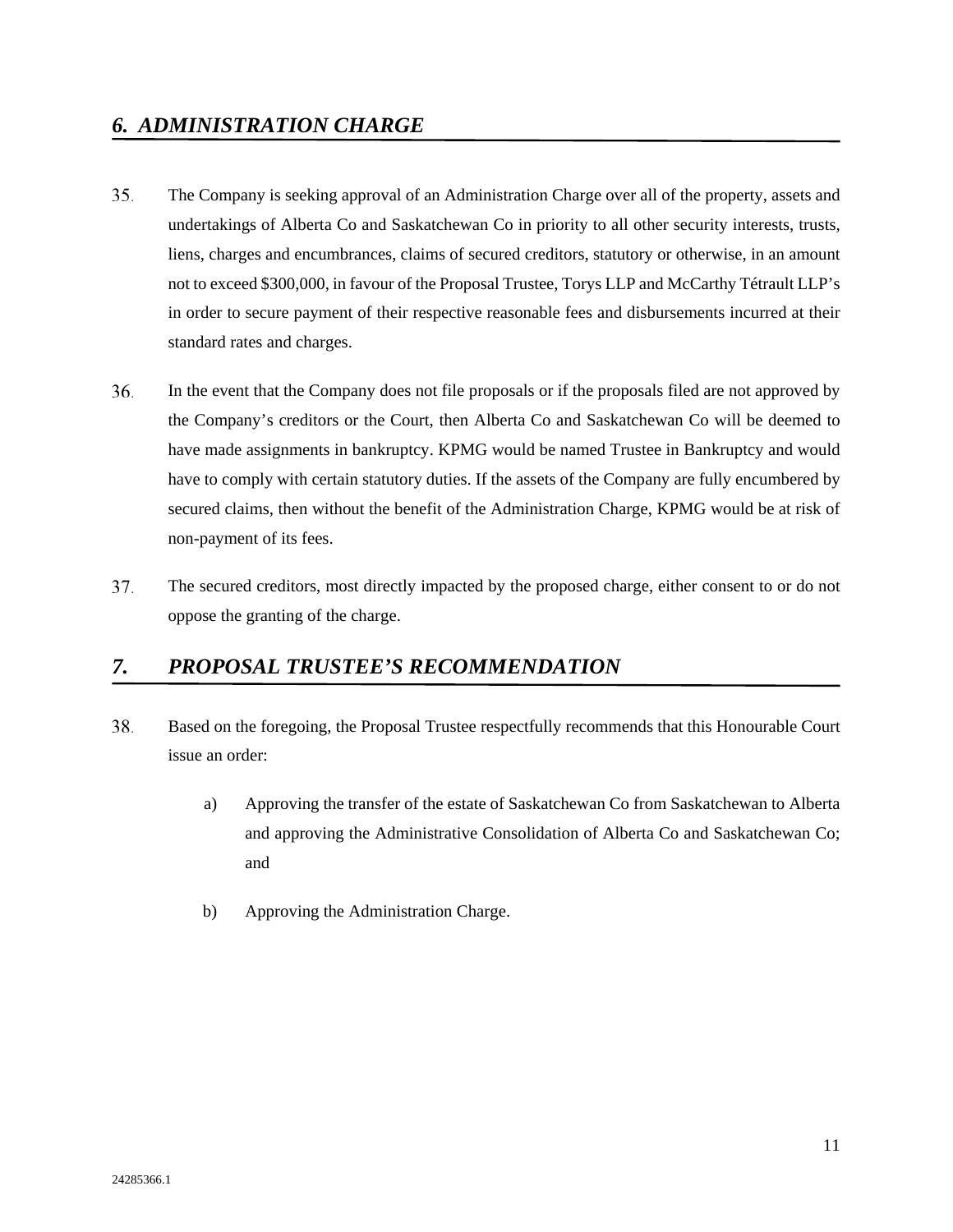This Report is respectfully submitted this 6th day of October, 2017.

**KPMG Inc.**

**In its capacity as Trustee under the Notice of Intention to Make a Proposal of 1031084 Alberta Ltd. and 623735 Saskatchewan Ltd., and not in its personal capacity**

 $-$  (1 dft)

Per: Ryan J. Adlington Per: Pinky Law *Senior Vice President Vice President*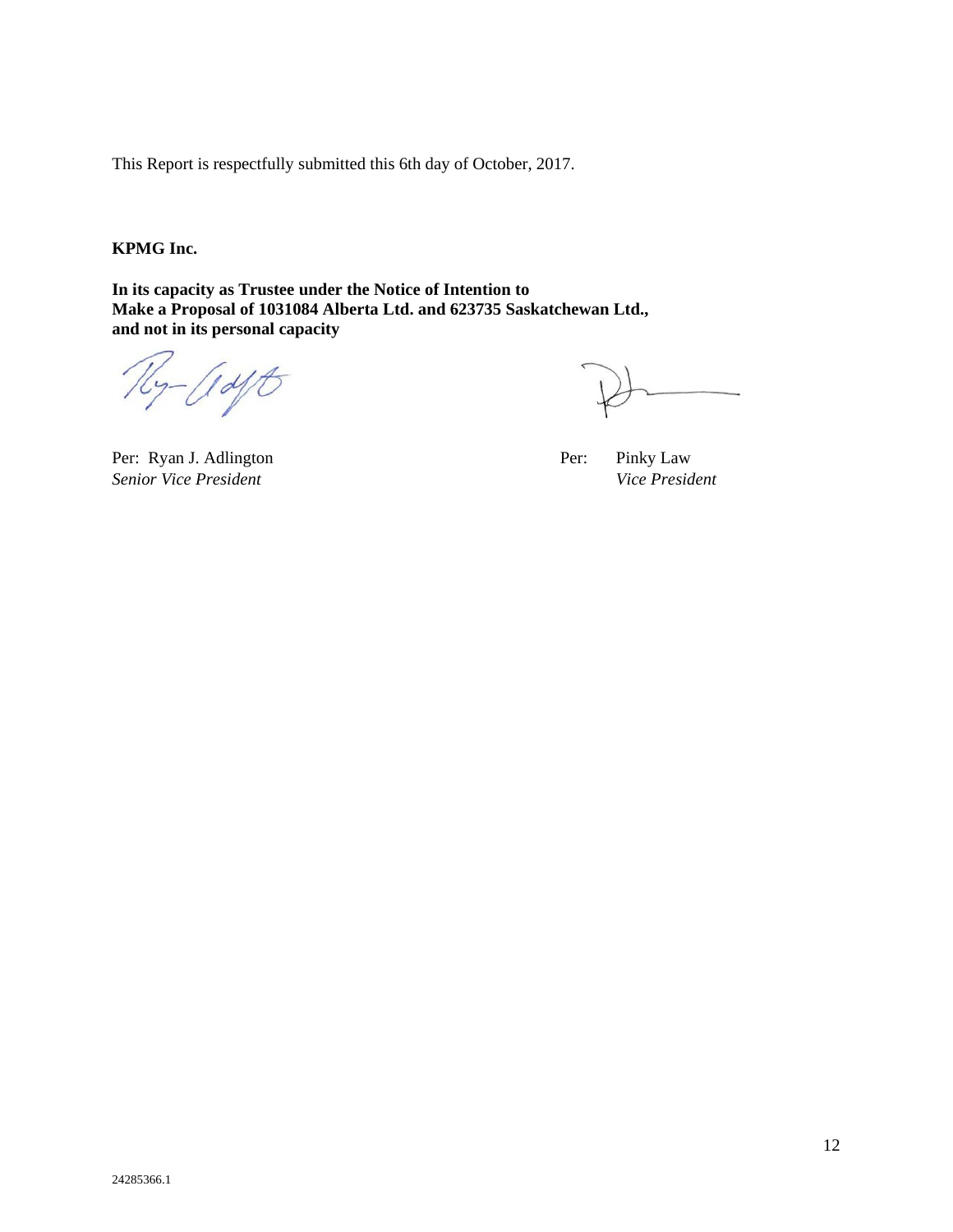# APPENDIX "A"

# Cash Flow Forecast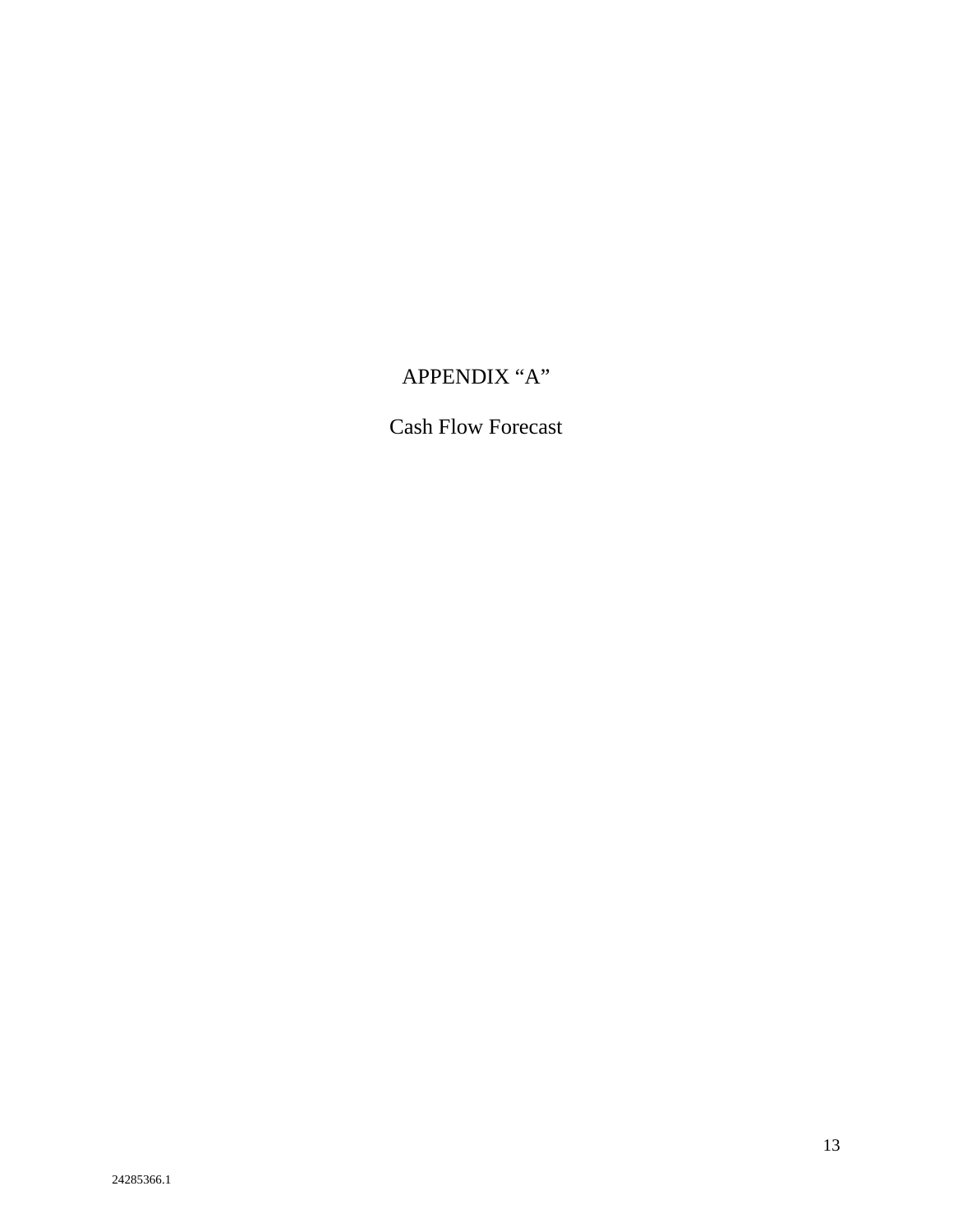#### 1031084 ALBERTA LTD. and 623735 SASKATCHEWAN LTD. (collectively, the "Company") Consolidated 13-week Cash Flow Forecast for the period October 1 to December 30, 2017 \$' unaudited

|                                                            |                 | Week 1     | Week 2       | Week 3            | Week 4      | Week 5                | Week 6     | Week 7      | Week 8      | Week 9        | Week 10   | Week 11     | Week 12     | Week 13     | Tota <sup>®</sup> |
|------------------------------------------------------------|-----------------|------------|--------------|-------------------|-------------|-----------------------|------------|-------------|-------------|---------------|-----------|-------------|-------------|-------------|-------------------|
| For the week:                                              | Nates           | $Oct1 - 7$ | $Oct 8 - 14$ | Oct 15 - 21       | Oct 22 - 28 | <b>Drt 29 - Nov 4</b> | Nov 5 - 11 | Nov 12 - 18 | Nov 19 - 25 | Nov 26 -Dec 2 | Dec 3 - 9 | Dec 10 - 16 | Dec 17 - 23 | Dec 24 - 30 | 13 weeks          |
| Receipts                                                   |                 |            |              |                   |             |                       |            |             |             |               |           |             |             |             |                   |
| Sales                                                      |                 | 140,709    | 140,709      | 140,709           | 140,709     | 244,700               | 322,694    | 322,694     | 322,694     | 471,643       | 844,015   | 844,015     | 844,015     | 844,015     | 5,623,318         |
| Sales tax collected                                        |                 | 15,197     | 15,197       | 15,197            | 15,197      | 26,428                | 34,851     | 34.851      | 34.851      | 50.937        | 91.154    | 91.154      | 91.154      | 91,154      | 607,318           |
| Total receipts                                             |                 | 155,905    | 155,905      | 155,905           | 155,905     | 271,128               | 357,545    | 357,545     | 357,545     | 522,580       | 935,168   | 935,168     | 935,168     | 935,168     | 6,230,637         |
| <b>Disbursements</b>                                       |                 |            |              |                   |             |                       |            |             |             |               |           |             |             |             |                   |
| Occupation costs                                           |                 | 382,823    |              |                   |             | 301,049               |            |             |             | 342,731       |           |             |             |             | 1,026,503         |
| Salaries, wages and benefits                               |                 | 97,827     | $\sim$       | 103,276           | $\sim$      | 80,077                | $\sim$     | 103,400     |             | 113,133       |           | 139,143     |             | 168,469     | 810,385           |
| Inventory payments                                         |                 | 25,000     | 25,000       | 25,000            | 25,000      | 115,000               | 160,000    | 160,000     | 165,000     | 235,000       | 420,000   | 425,000     | 420,000     | 420.000     | 2,620,000         |
| Source deductions and WCB                                  |                 | 32,073     | 34,528       | 300               | 29,625      | 80                    | 28,117     | 300         | 37.057      | 80            | $\sim$    | 40,317      | $-$         | 49.925      | 252,403           |
| Tax remittances                                            |                 | $\sim$     |              |                   |             |                       |            |             | 16,935      | 9,593         |           |             | 41,129      |             | 67,657            |
| <b>Bank charges</b>                                        |                 | 13,985     | $\sim$       |                   |             | 8,880                 |            |             |             | 24,582        |           |             |             |             | 47,447            |
| Insurance                                                  |                 |            |              | 1,513             |             |                       |            | 1,513       |             |               |           | 1.513       |             |             | 4,540             |
| Telephone and utilities                                    |                 | $\sim$     | $\sim$       | 6.178             |             | $\cdot$               | $\sim$     | 6,178       | $\sim$      |               | -20       | 6,178       | <b>Call</b> |             | 18,534            |
| Overhead costs                                             |                 | 6,889      | 1,350        | 3.050             | 1,350       | 5.139                 | 1,350      | 2,300       | 1,350       | 6.139         | 1,350     | 2,300       | 1,350       | 2,300       | 37,217            |
| Marketing expenses                                         |                 | 704        | 704          | 704               | 704         | 1,224                 | 1.613      | 1,613       | 1,613       | 2,358         | 4,220     | 4.220       | 4,220       | 4,220       | 28,117            |
| Webshop costs                                              |                 | 750        | 750          | 750               | 750         | 750                   | 750        | 750         | 750         | 750           | 750       | 750         | 750         | 750         | 9,750             |
| Contingency                                                |                 | 5.000      | 5,000        | 5.000             | 5,000       | 5,000                 | 5,000      | 5,000       | 5,000       | 5,000         | 5,000     | 5,000       | 5,000       | 5,000       | 65,000            |
| Total disbursements                                        |                 | 565,111    | 67,332       | 150,770           | 62,430      | 518,198               | 196,830    | 281.055     | 227,705     | 739,365       | 431,320   | 624,421     | 472.449     | 650.664     | 4,987,651         |
| Net cash flow before professional fees and payments to     |                 |            |              |                   |             |                       |            |             |             |               |           |             |             |             |                   |
| secured creditors                                          |                 | (409, 206) | 88,573       | 5.135             | 93,476      | (247, 070)            | 160,715    | 76,490      | 129,840     | (216, 785)    | 503,848   | 310,747     | 462,719     | 284,505     | 1,242,986         |
| Professional fees                                          | 10 <sup>°</sup> | 75,000     |              |                   |             | 45,000                |            |             |             | 115,000       |           |             |             |             | 235,000           |
| Loan repayments - principal and interest                   |                 | $\sim$     | œ            |                   |             |                       |            |             |             |               |           |             |             | $\sim$      |                   |
| Total professional fees and payments to secured creditors. |                 |            |              |                   |             |                       |            |             |             |               |           |             |             |             |                   |
|                                                            |                 | 75,000     |              | <b>COLLECTION</b> |             | 45,000                |            |             | ALC:        | 115,000       |           |             |             |             | 235,000           |
| Net cash flow after professional fees and payments to      |                 |            |              |                   |             |                       |            |             |             |               |           |             |             |             |                   |
| secured creditors                                          |                 | (484, 206) | 88,573       | 5,135             | 93,476      | (292, 070)            | 160,715    | 76,490      | 129,840     | (331, 785)    | 503,848   | 310,747     | 462,719     | 284,505     | 1,007,986         |
| Opening balance                                            |                 | 939,723    | 455,517      | 544,090           | 549,225     | 642,700               | 350,630    | 511,345     | 587,835     | 717,675       | 385,890   | 839,738     | 1,200,485   | 1,663,204   | 939,723           |
| <b>Ending balance</b>                                      |                 | 455,517    | 544,090      | 549,225           | 642,700     | 350,630               | 511,345    | 587,835     | 717,675     | 385,890       | 889,738   | 1,200,485   | 1,663,204   | 1,947,709   | 1,947,709         |

#### Notes to the cash flow forecast:

 $6)$ 

The Consolidated Cash Flow Forecast (the "Cash Flow Forecast") was prepared by the Company, with the assistance of KPMG Inc. acting in its capacity as Proposal Trustee under the Notice of Intention to make a Proposal (the 1) Cash Flow Forecast on a consolidated basis due to the nature of their operations which are comingled and intertwined.

 $2)$ The Cash Flow Forecast is based on unaudited information, solely for the purpose of projecting cash receipts and disbursements of the Company during the NOI. The Cash Flow Forecast was prepared primarily based on historica amount of receipts and disbursements may vary from the Cash Flow Forecast and the variances may be material.

 $3)$ Sales have been forecasted monthly primarily based on historical trends. The sales are prorated by the day to determine the weekly forecast.

 $4)$ Occupation costs include rent payments (including base rent, common area maintenance and taxes). Assumed leases for 9 locations to be disclaimed in early October.

 $51$ Salaries, wages and benefits relate to the Company's sales and administrative employees and are paid on a bi-weekly basis. To date, 13 employees have been laid off and approximately 43 layoffs will occur after store closur

Inventory payments refers to amounts used to purchase inventory. The Cash Flow Forecast does not include any payment of accounts payable arrears for the period before the filing of the NOI.

 $7)$ Source deductions and WCB include necessary remittances related to Salaries, wages and benefits.

 $8)$ Tax remittances include GST, HST and other provincial taxes accrued subsequent to the commencement of the NOI.

Operating costs include bank charges, insurance, telephone and utilities, marketing expenses, webshop costs and other miscellaneous operating expenses. 9)

 $1O$ Professional fees include payments to the Company's legal counsel, the Proposal Trustee and its legal counsel.

Dated October 5, 2017.

1031084 ALBERTA LTD

623735 SASKATCHEWAN LTD. Per:

Per:

DANIEL MYSAK: Director TERRA MYSAK:

 $\underbrace{\overbrace{\text{RPMG Inc.} \text{Ryan} \text{Adung}}^{\text{RPMG Inc.}}$ Sevin VILE PRESIDENT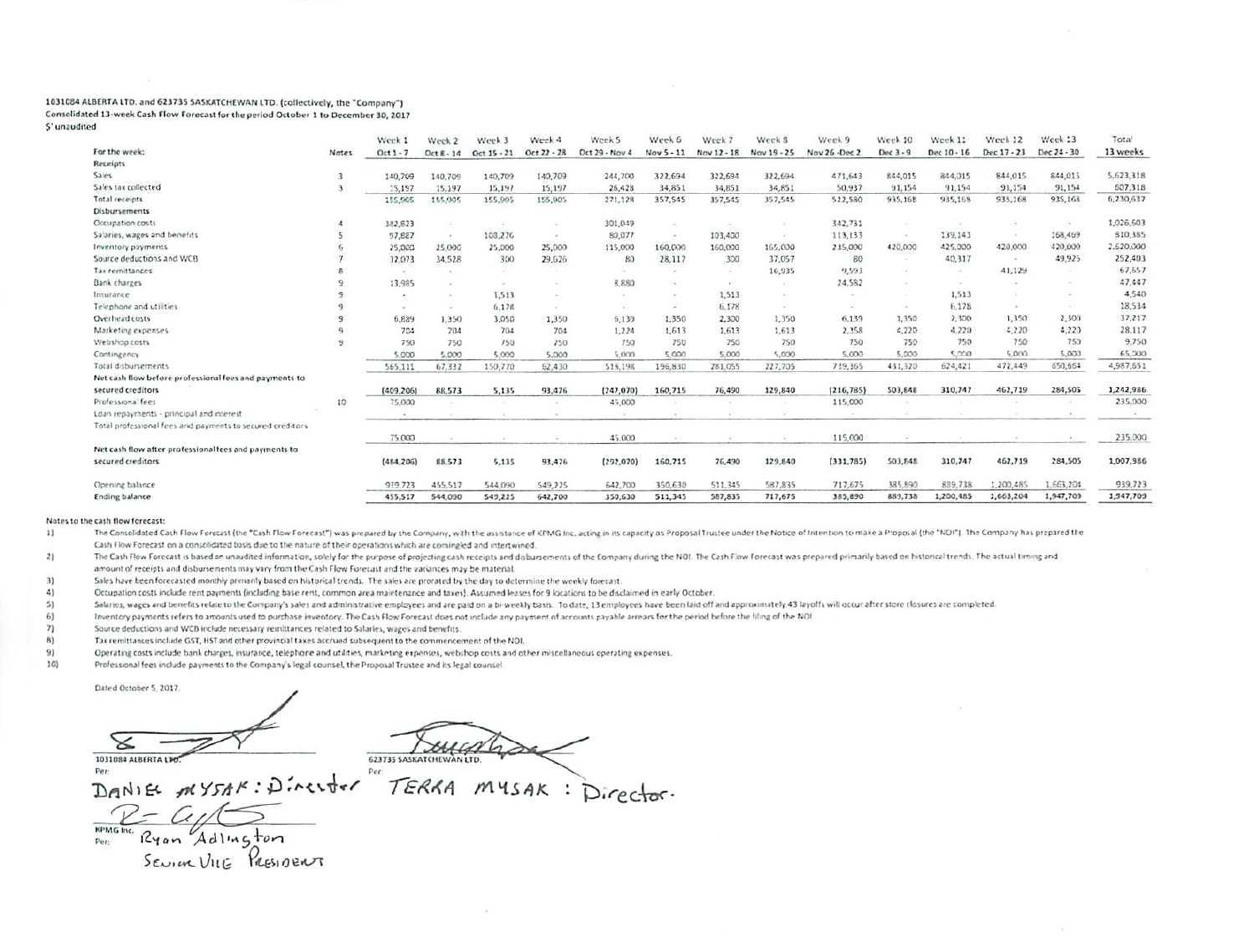# APPENDIX "B"

Management's Representation Letter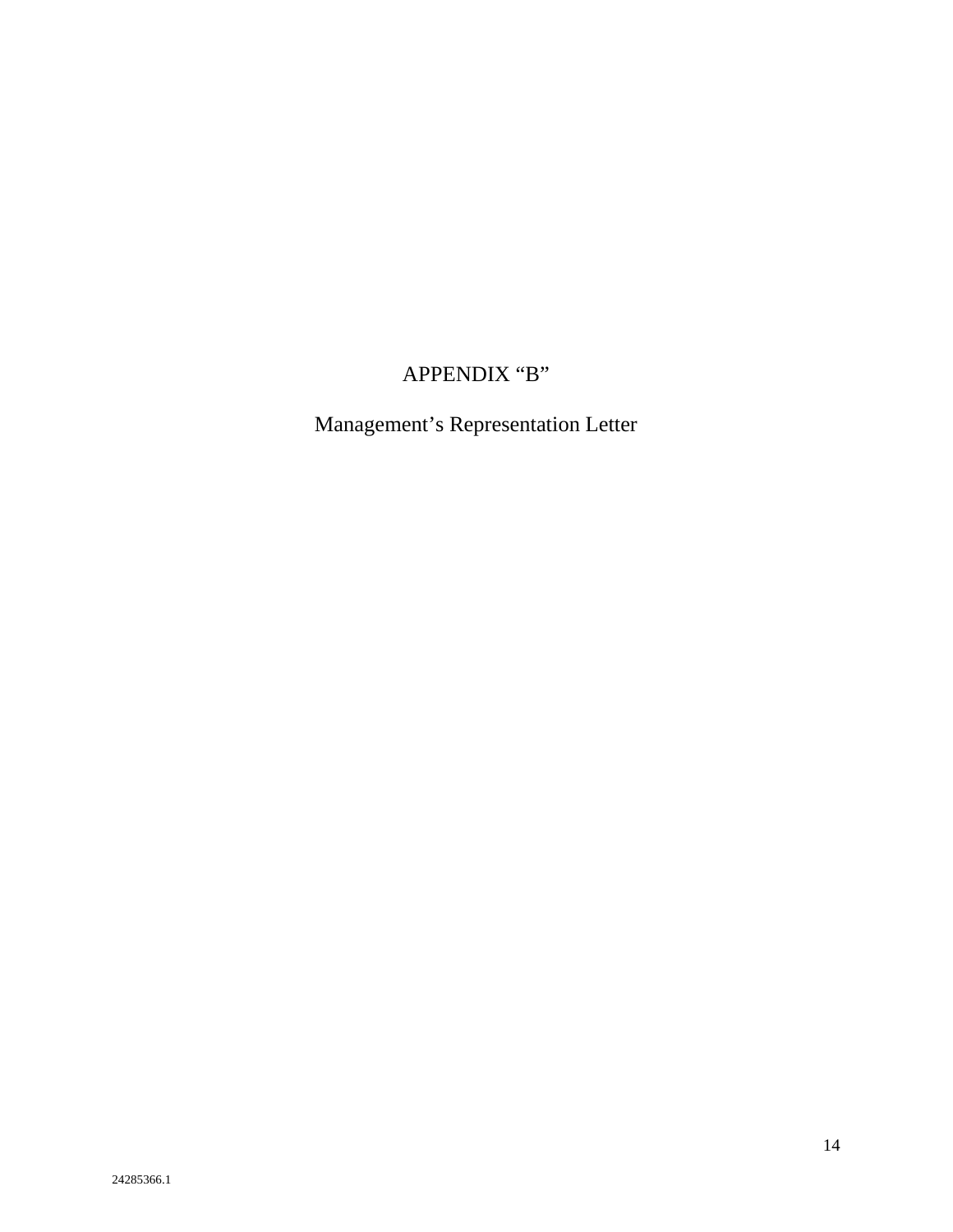District of: Division No. Court No. Estate No.

Saskatchewan 02 - Saskatoon 23-2299690 23-2299690

# $-$  FORM 30 $-$ Report on Cash-Flow Statement by the Person Making the Proposal (Paragraphs 50(6)(c) and 50.4(2)(c) of the Act)

#### In the matter of the proposal of 623735 Saskatchewan Ltd. of the City of Saskatoon, in the Province of Saskatchewan

I, 623735 Saskatchewan Ltd., have developed the assumptions and prepared the attached statement of projected cash flow of the insolvent person, as of the 5<sup>th</sup> day of October 2017, consisting of the period from October 1st to December 30th 2017.

The hypothetical assumptions are reasonable and consistent with the purpose of the projection described in the notes attached, and the probable assumptions are suitably supported and consistent with the plans of the insolvent person and provide a reasonable basis for the projection. All such assumptions are disclosed in the notes attached.

Since the projection is based on assumptions regarding future events, actual results will vary from the information presented, and the variations may be material.

The projection has been prepared solely for the purpose described in the notes attached, using a set of hypothetical and probable assumptions set out in the notes attached. Consequently, readers are cautioned that it may not be appropriate for other purposes.

Dated at the City of Saskatoon in the Province of Saskatchewan, this 5th day of October 2017.

as<del>katela</del>ewan Ltd. Debtor

Director mysAK ERRA Name and title of signing officer